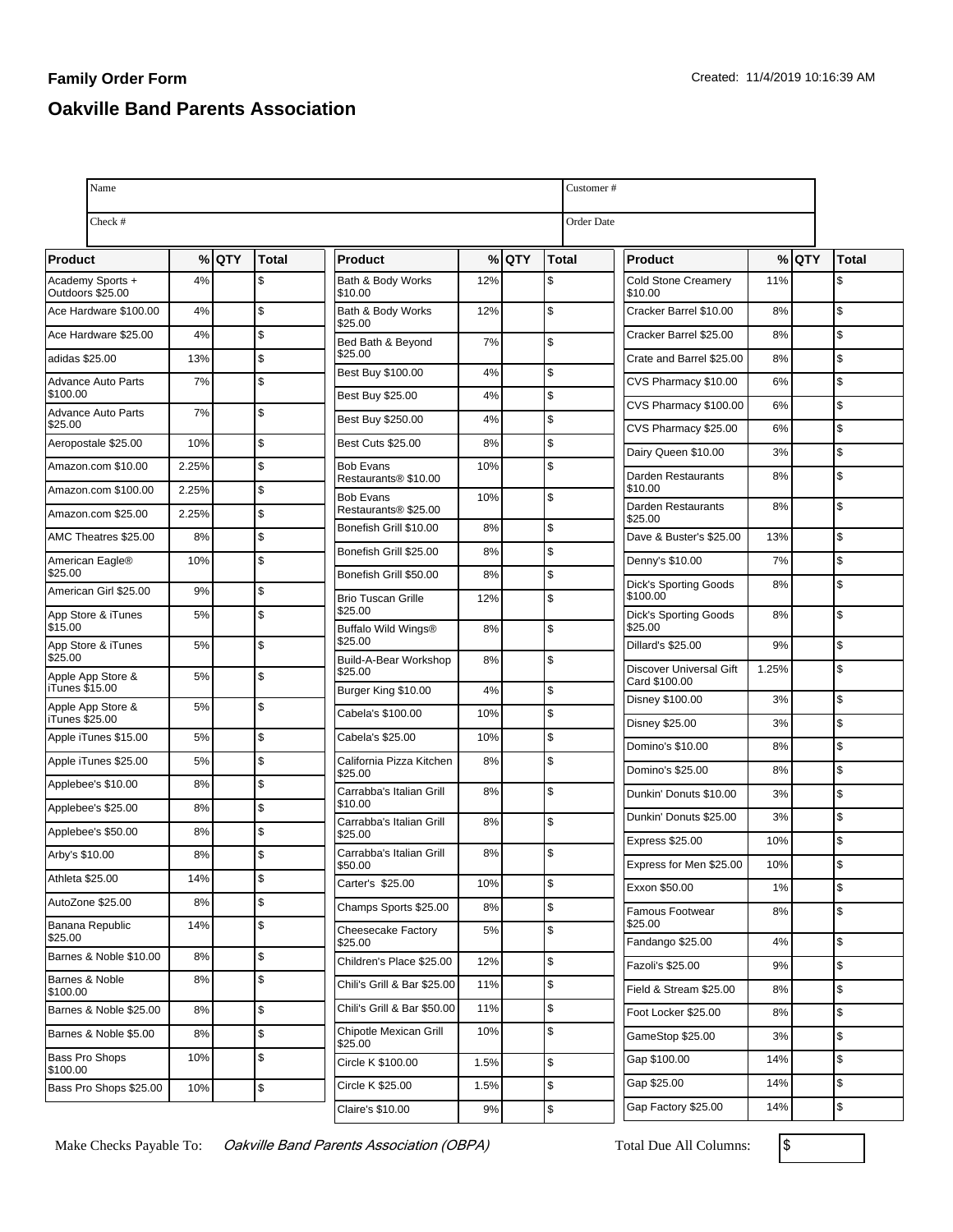## **Family Order Form Oakville Band Parents Association**

| Name                                      | Customer#  |         |               |                                    |     |         |              |                                       |     |            |                |
|-------------------------------------------|------------|---------|---------------|------------------------------------|-----|---------|--------------|---------------------------------------|-----|------------|----------------|
| Check #                                   | Order Date |         |               |                                    |     |         |              |                                       |     |            |                |
| <b>Product</b>                            |            | $%$ QTY | <b>Total</b>  | <b>Product</b>                     |     | $%$ QTY | <b>Total</b> | Product                               | %   | <b>QTY</b> | <b>Total</b>   |
| GNC \$25.00                               | 8%         |         | $\mathsf{\$}$ | Landry's Seafood                   | 9%  |         | \$           | NOOK by Barnes &                      | 8%  |            | \$             |
| Golf Galaxy \$25.00                       | 8%         |         | $\sqrt{2}$    | \$25.00<br>Landry's, Inc. \$100.00 | 9%  |         | \$           | Noble \$25.00<br>NOOK by Barnes &     | 8%  |            | \$             |
| Goodcents Deli Fresh<br>Subs \$10.00      | 12%        |         | $\mathsf{\$}$ | Landry's, Inc. \$25.00             | 9%  |         | \$           | Noble \$5.00                          |     |            |                |
| Great Clips \$25.00                       | 8%         |         | $\mathsf{\$}$ | Lands' End \$100.00                | 15% |         | \$           | Nordstrom \$100.00                    | 4%  |            | \$<br>\$       |
| Groupon.com \$25.00                       | 7%         |         | $\mathsf{\$}$ | Lands' End \$25.00                 | 15% |         | \$           | Nordstrom \$25.00<br>Nordstrom Rack   | 4%  |            | \$             |
| Guitar Center \$25.00                     | 4%         |         | $\mathsf{\$}$ | Lands' End Kids \$25.00            | 15% |         | \$           | \$100.00                              | 4%  |            |                |
| Hallmark \$25.00                          | 4%         |         | \$            | Lane Bryant \$25.00                | 8%  |         | \$           | Nordstrom Rack \$25.00                | 4%  |            | \$             |
| Hardee's \$10.00                          | 5%         |         | \$            | Little Caesars Pizza               | 8%  |         | \$           | O'Charley's \$25.00                   | 13% |            | S.             |
| Harry & David \$50.00                     | 12%        |         | $\sqrt{2}$    | \$20.00                            |     |         |              | Oberweis \$10.00                      | 8%  |            | \$             |
| Home Depot \$10.00                        | 4%         |         | $\sqrt{3}$    | Long John Silver's<br>\$10.00      | 8%  |         | \$           | Office Depot / Office<br>Max \$100.00 | 5%  |            | \$             |
| Home Depot \$100.00                       | 4%         |         | $\sqrt{2}$    | LongHorn Steakhouse<br>\$25.00     | 8%  |         | \$           | Office Depot / Office<br>Max \$25.00  | 5%  |            | \$             |
| Home Depot \$25.00                        | 4%         |         | $\sqrt{3}$    | Lowe's \$100.00                    | 4%  |         | \$           | Old Navy \$100.00                     | 14% |            | \$             |
| Home Depot \$500.00                       | 4%         |         | $\sqrt{2}$    | Lowe's \$20.00                     | 4%  |         | \$           | Old Navy \$25.00                      | 14% |            | $\mathsf{\$}$  |
| HomeGoods \$100.00                        | 7%         |         | $\mathsf{\$}$ | Lowe's \$25.00                     | 4%  |         | \$           | Olive Garden \$10.00                  | 8%  |            | \$             |
| HomeGoods \$25.00                         | 7%         |         | \$            | Lowe's \$500.00                    | 4%  |         | \$           | Olive Garden \$100.00                 | 8%  |            | \$             |
| HoneyBaked Ham                            | 12%        |         | $\mathsf{\$}$ | Macy's \$100.00                    | 10% |         | \$           | Olive Garden \$25.00                  | 8%  |            | \$             |
| \$25.00<br><b>IHOP \$10.00</b>            | 8%         |         | $\mathsf{\$}$ | Macy's \$25.00                     | 10% |         | \$           | OshKosh \$25.00                       | 10% |            | $\mathsf{\$}$  |
| IHOP \$25.00                              | 8%         |         | \$            | <b>Marcus Theatres</b><br>\$100.00 | 8%  |         | \$           | Outback Steakhouse                    | 8%  |            | \$             |
| iTunes \$15.00                            | 5%         |         | $\sqrt{3}$    | Marcus Theatres \$25.00            | 8%  |         | $\sqrt{2}$   | \$10.00<br>Outback Steakhouse         | 8%  |            | \$             |
| iTunes \$25.00                            | 5%         |         | $\mathsf{\$}$ | Marshalls \$100.00                 | 7%  |         | \$           | \$25.00                               |     |            |                |
| J. Crew \$25.00                           | 13%        |         | \$            | Marshalls \$25.00                  | 7%  |         | \$           | Outback Steakhouse<br>\$50.00         | 8%  |            | \$             |
| Jack in the Box \$10.00                   | 4%         |         | $\sqrt{3}$    | Maurices \$20.00                   | 7%  |         | \$           | Overstock.com \$25.00                 | 8%  |            | \$             |
| JCPenney \$100.00                         | 5%         |         | $\sqrt{2}$    | McCormick & Schmick's              | 9%  |         | \$           | Panera Bread \$10.00                  | 8%  |            | \$             |
| JCPenney \$25.00                          | 5%         |         | $\sqrt{3}$    | \$100.00<br>McCormick & Schmick's  | 9%  |         | \$           | Panera Bread \$25.00                  | 8%  |            | \$             |
| Jiffy Lube \$30.00                        | 8%         |         | $\mathsf{\$}$ | \$25.00                            |     |         |              | Panera Bread \$5.00                   | 8%  |            | \$             |
| Jo-Ann Fabric and Craft<br>Stores \$25.00 | 6%         |         | $\sqrt{3}$    | Men's Wearhouse<br>\$25.00         | 8%  |         | \$           | Panera Bread \$50.00                  | 8%  |            | Ι\$            |
| Jos. A. Bank \$25.00                      | 10%        |         | \$            | Menards \$100.00                   | 3%  |         | \$           | Papa John's Pizza<br>\$10.00          | 9%  |            | \$             |
| Journeys \$25.00                          | 10%        |         | $\sqrt{3}$    | Menards \$25.00                    | 3%  |         | \$           | Papa Murphy's Pizza                   | 8%  |            | \$             |
| Journeys Kidz \$25.00                     | 10%        |         | \$            | Menards \$500.00                   | 3%  |         | $\,$         | \$10.00<br>PetSmart \$25.00           | 5%  |            | \$             |
| Kohl's \$100.00                           | 4%         |         | $\sqrt{3}$    | Michaels \$25.00                   | 4%  |         | \$           | Pier 1 Imports \$25.00                | 9%  |            | \$             |
| Kohl's \$25.00                            | 4%         |         | \$            | Mobil \$50.00                      | 1%  |         | \$           | Pizza Hut (Not AK or HI)              | 8%  |            | \$             |
| Krispy Kreme®                             | 8%         |         | \$            | Neiman Marcus \$50.00              | 12% |         | \$           | \$10.00                               |     |            |                |
| Doughnut Corporation<br>\$10.00           |            |         |               | Nike \$25.00                       | 12% |         | \$           | Pizzeria Uno \$25.00                  | 12% |            | $\mathsf{\$}$  |
| L.L.Bean \$25.00                          | 16%        |         | $\sqrt{3}$    | Noodles & Company<br>\$10.00       | 8%  |         | \$           | Pottery Barn \$100.00                 | 8%  |            | \$             |
| Lady Foot Locker<br>\$25.00               | 8%         |         | $\sqrt{3}$    | NOOK by Barnes &<br>Noble \$10.00  | 8%  |         | \$           | Pottery Barn \$25.00                  | 8%  |            | $\mathfrak{s}$ |

Make Checks Payable To: Oakville Band Parents Association (OBPA) Total Due All Columns: